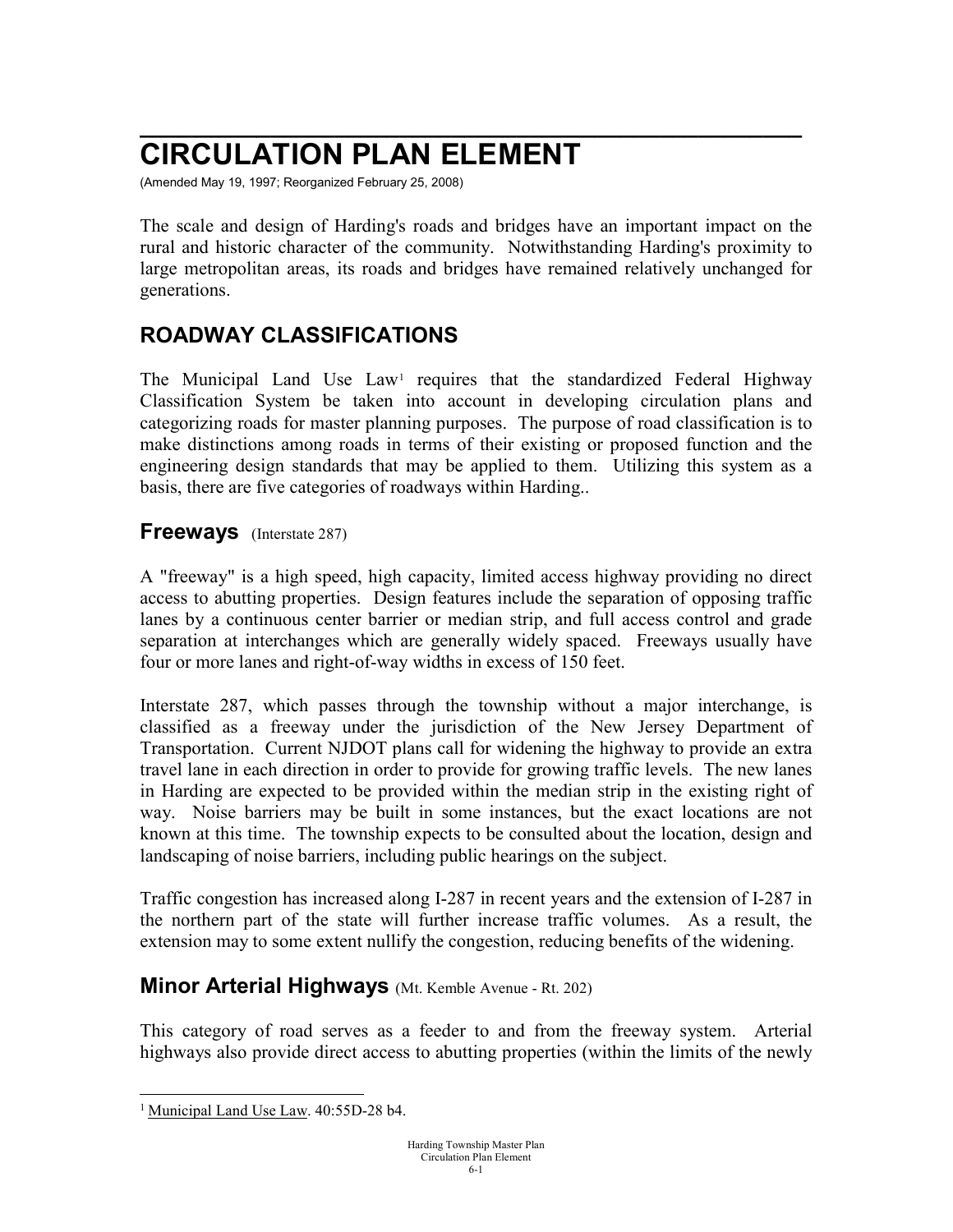adopted state highway access code) a secondary function that interferes with the flow of traffic. Arterials usually intersect at grade and utilize timed traffic signals, jug handle intersections, center barriers, and lane markings to facilitate traffic flow. In Harding Township, Mt. Kemble Ave. functions as a minor arterial roadway (see Circulation Plan Element - Recommended Road Policies).

**Collector Roads** (Blue Mill Rd., Glen Alpin Rd., James St., Lee's Hill Rd., Long Hill Rd., Sand Spring Rd., Spring Valley Rd., Tempe Wick Rd., Village Rd. and Woodland Ave.)

"Collector roads" in Harding are under the jurisdiction of the county in the case of Lee's Hill Rd., Spring Valley Rd., James St., Blue Mill Rd. (from Village to James), Glen Alpin Rd., Long Hill Rd., Tempe Wick Rd. and Village Rd. Blue Mill Rd. (from James to Spring Valley), Sand Spring Rd., and Woodland Ave. are under the jurisdiction of the township. This category of road usually has one or more local roads feeding into it. Its function is to gather traffic from local roads and provide "intra" and "inter" town traffic circulation. As a result, higher levels of traffic than for "local" roads are characteristic of these roads. They also provide direct property access.

**Local Roads** (Anthony Wayne Rd., Brook Dr. (So. and No.), Blackwell Pl., Douglas Rd., Fawn Hill Dr., Featherbed Ln., Goosedown Dr., Hunter Dr., N. Loantaka Ln., Millbrook Rd., Military Hill Dr., Orchard Dr., Peachcroft Rd., Post House Rd., Shalebrook Dr., Spencer Pl., Stark Dr., St. Clair Rd., Tall Pines Rd., Tiger Lily Ln., and White Deer Lane)

"Local roads" are under the jurisdiction of the township. Their principal function is to serve the very limited circulation need of providing access to abutting properties of usually small areas. They also serve as easements for the various public utilities and often provide for neighborhood pedestrian access because of their characteristic low traffic volumes. Local roads in Harding typically have no curbing and little or no shoulder. Many of these roads were built as part of subdivision developments and as such were built to a modern design standard minimizing the need for additional improvements for safety or maintenance reasons. Roads on federal reservations are under the jurisdiction of the applicable federal agency.

**Rural Historic Local Roads** (Bailey's Mill Rd., Cherry Ln., Dickson's Mill Rd., Kitchell Rd., Lindsley Rd., Meyersville Rd, Miller Rd., Pleasantville Rd., Pleasant Plains Rd., Red Gate Rd., Sand Spring Ln., Van Beuren Rd., Woodland Rd. and Young's Rd.)

This category of road is under the jurisdiction of the township and serves the same function as local roads with typically very low traffic volumes. These roads, however, are distinct from local roads in that they retain their historic design characteristics. They are characteristically very narrow (often 18 feet or less) and closely follow the natural features of the terrain. Indeed, most of these roads have changed very little from Harding's early settlement period. This category of road is often closely associated with environmentally sensitive areas and/or areas worthy of historic preservation.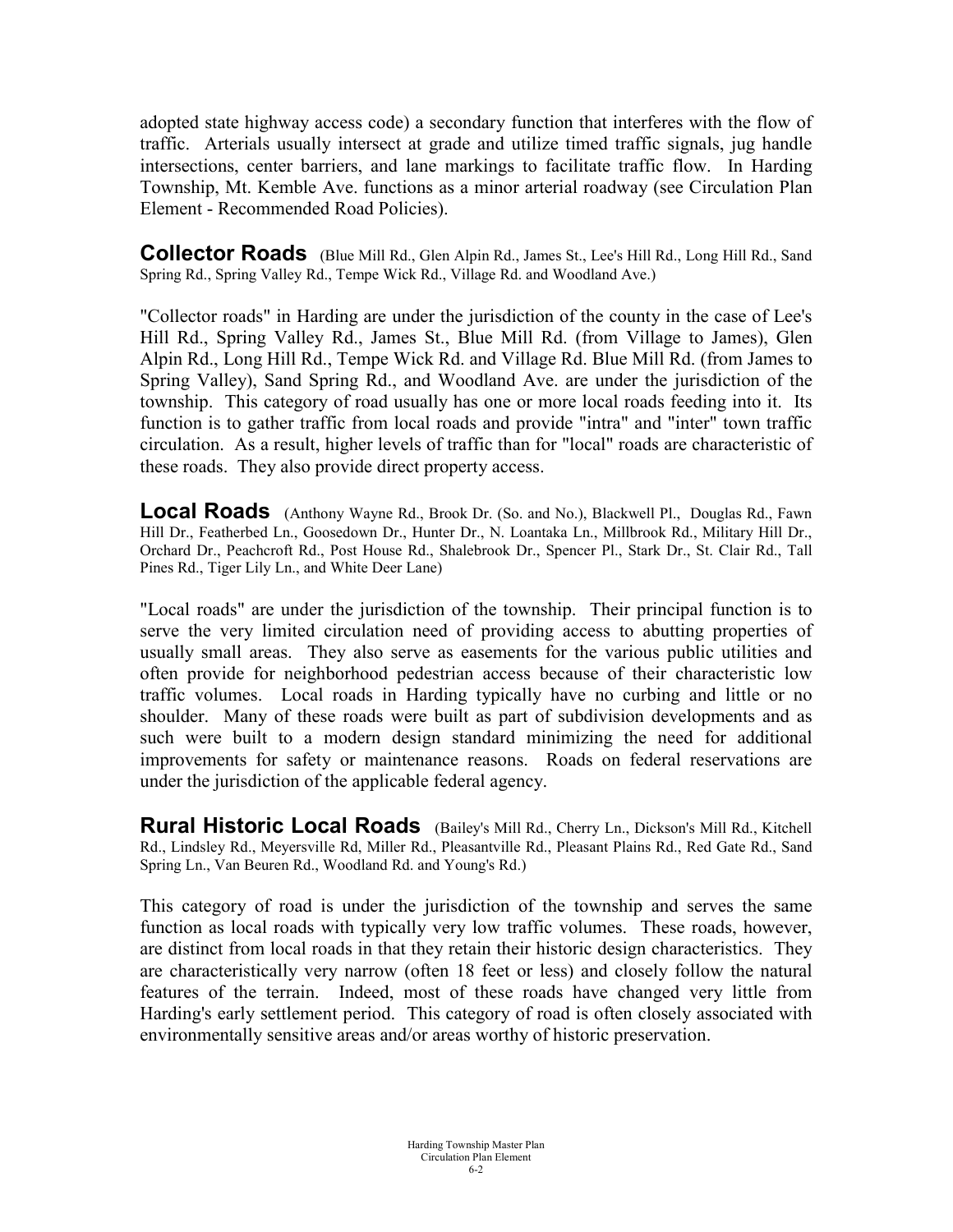### **Existing Roadway Mileage**

Harding Township has within its boundaries approximately 47.6 miles of public roads and streets (exclusive of 9.9 miles of private roads). The roadway miles under the various jurisdictions are as follows:

| <b>Roads</b>              | <b>Jurisdiction</b>             | <b>Miles</b> |
|---------------------------|---------------------------------|--------------|
| $I-287$                   | <b>NJDOT</b>                    | 3.6          |
| Mt. Kemble (Rt. 202)      | <b>NJDOT</b>                    | 3.0          |
| <b>Great Swamp Access</b> | US Fish & Wildlife              | 0.9          |
| Jockey Hollow             | US Park Service                 | <u>1.3</u>   |
|                           | Total Fed. & State              | 8.8          |
| County Roads              | Morris Co. Freeholders          | 12.8         |
| Township Roads            | Harding Twp. Cmte.              | 26.0         |
| Private Roads             | Private                         | <u>9.9</u>   |
|                           | <b>Total County &amp; Local</b> | 48.7         |
|                           | <b>Grand Total</b>              | 57.5         |

#### **ROADWAY MILEAGE IN HARDING: 1993**

### **Traffic Volumes and Trends**

Increasing regional traffic due to development in other communities has affected Harding over the last decade. The increase in commuter traffic on many roads within Harding is of special concern because of the impact on residential areas. The table below compares traffic volumes between the years of 1979 and 1992. These figures show a marked increase in traffic over that time period. However, it is important to note that these figures predate the extension of limited access Route 24 from the Short Hills Mall to I-287 and thus the impact of that event on reducing traffic in Harding is not reflected.

Office development in nearby communities has been a primary cause of traffic increases on roads used by commuter traffic. The 1980's saw a rise in office development in our region especially in communities to the north and east of Harding. Three factors, however, are expected to slow and in some cases perhaps reverse that trend. First, as infrastructure is increasingly strained and vacant land disappears, the capacity for additional development is diminishing in these communities. Second, increasingly restrictive growth policies in these communities resulting from, at least in part, a heightened awareness of the need to protect the Great Swamp is slowing growth rates. Third, the opening of the extension of the limited access Route 24 may have a substantial effect of relieving traffic on Harding's roads. For these reasons a tailing off of the growth in traffic is foreseen.

Traffic increases have not affected many roads, especially local roads. This will not change in the foreseeable future. Road policies and planning in Harding need to reflect these facts.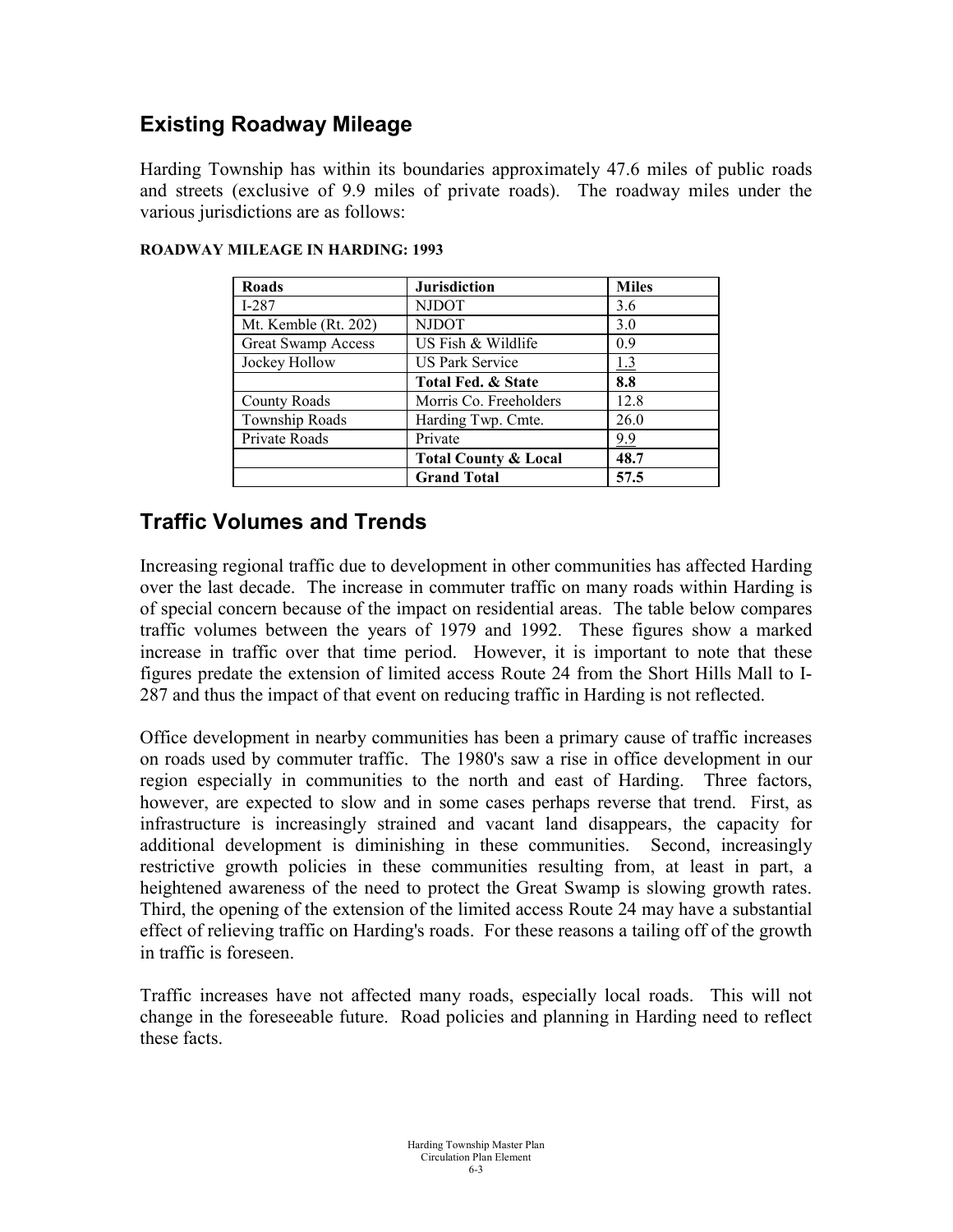## **PLANNING CONTEXT**

The Land Use Plan element and the State Development and Redevelopment Plan recognize the importance of the township's location between the Morristown National Historical Park and the Great Swamp National Wildlife Refuge and have set a limited growth context for Harding. This context will permit road policies that are designed to minimize the environmental impact on the Great Swamp (especially from stormwater runoff) and to preserve the scale and character of existing roads and bridges to promote historic preservation goals.

It is recognized that some limited road work may need to be undertaken to reduce long term maintenance costs for roads and bridges and to improve public traffic safety. In addition, development will occur, albeit at generally low densities. The principal purpose of this element is to recommend road policies that balance environmental protection and historic preservation goals with the important needs of public safety and convenience.

## **Planning Concerns**

Much attention and concern by Harding's citizens and officials has been focused upon Harding's road system in recent years. This results from a number of factors, most important of which are:

- An increase in traffic on certain township roads, especially "through" traffic.
- The relocation and improvement of Route 24 and the widening of I-287 which are expected to slow the rise in traffic volumes using county and local roads to bypass congestion on those major roadways.
- Increasing recognition that road standards and improvements can have important environmental consequences on the Great Swamp and on the rural-historic character of the township.
- Concern that various road and bridge reconstruction proposals by the county may change the character of affected county roads.
- Adoption by the NJ Department of Community Affairs of residential site improvement standards governing the design and construction of roadways in connection with residential development throughout the state.

Three overriding areas of concern have emerged in connection with Harding's road system:

- 1. Most of Harding's roads are in good condition. However, road and bridge work will need to be done in the future to maintain public safety and control long term maintenance and repair costs. Ways will need to found to accomplish this in a manner that is consistent with Harding Township's historic, aesthetic and environmental goals.
- 2. Many of Harding's roads represent an important historic legacy which is central to the character and quality of life of the region. Road maintenance and improvement policies must be sensitive to this fact.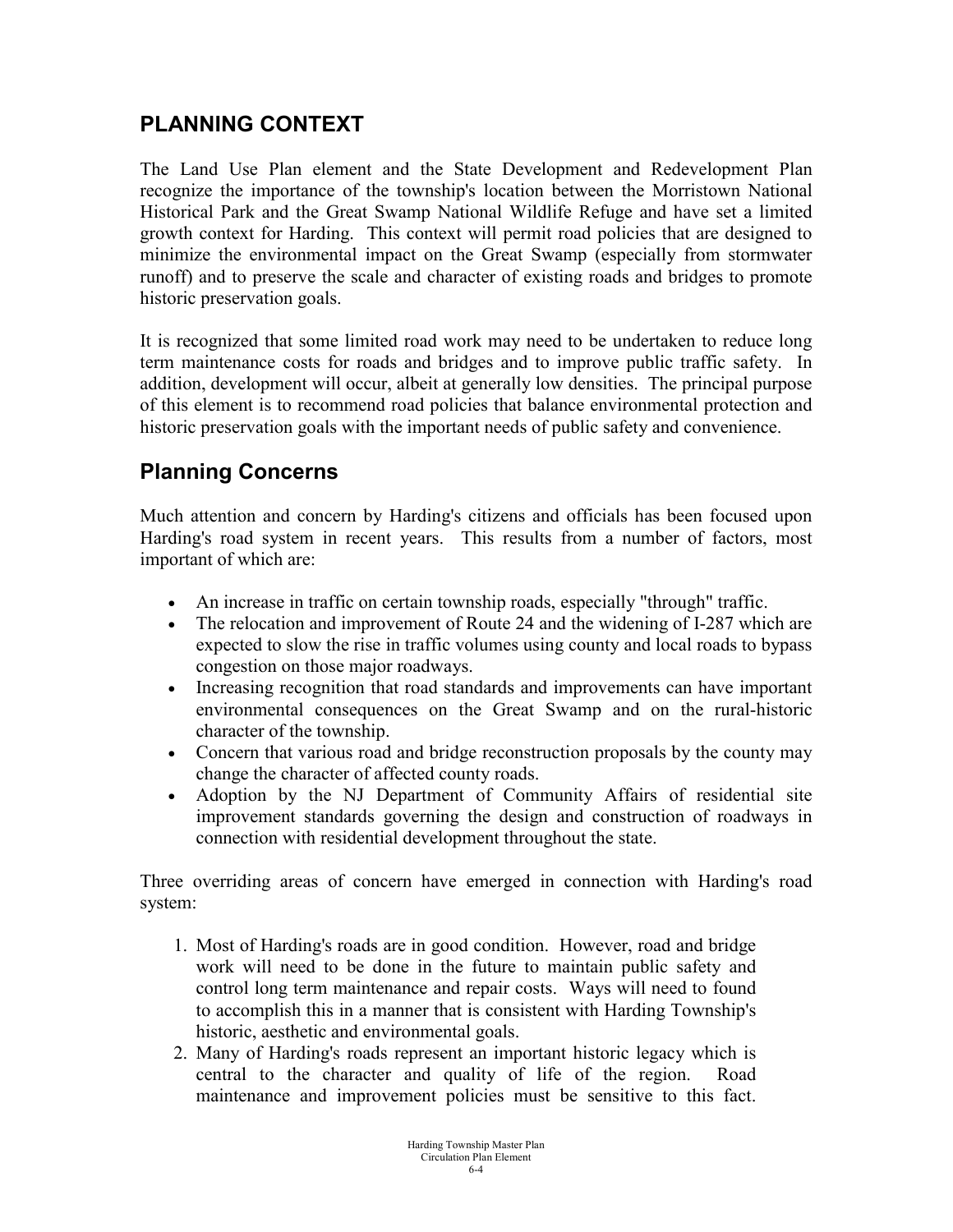Emphasis should be placed on preserving the scale and character of these roads, consistent with the low density development pattern established in those areas. The policies embodied in this plan should guide the township's (and county's) road programs.

3. Road improvements in connection with new development must be consistent with protection of the Great Swamp National Wildlife Refuge and the rural-historic preservation goals in the Great Swamp watershed and in rural-historic areas.

# **PLANNING OBJECTIVES**

Substantial areas of Harding Township are located within the Morristown National Historical Park, in the northwestern portion of the township, and the Great Swamp National Wildlife Refuge, along the southern and southeastern portions of the township. The State Development and Redevelopment Plan[2](#page-4-0) has designated almost all of the remainder of Harding located between these two large areas Planning Area 5, Environmentally Sensitive Areas. This planning designation (PA-5) is consistent with this Master Plan because it calls for limited growth and an emphasis on environmental protection and preservation. Road policies in Harding need to emphasize maintenance of existing roadways rather than new road improvements to be consistent with these objectives.

A number of reports and studies of the Great Swamp in recent years have raised concern that development in the Great Swamp Watershed is having a substantial detrimental impact on water quality and quantity in the Great Swamp. Road improvements in particular can change the amount and rate of runoff and increase pollutants flowing into the Great Swamp. Road improvement standards and policies should be designed to minimize these effects.

The impact of "over-designed" road improvements on the rural and historic character of Harding is a concern of the township. Indeed, in many respects the roads in Harding define the character of the community. Harding's roads have an "organic" character because they have slowly evolved over a long period of time, beginning as trails following the path of least resistance in the natural terrain. This pattern is still evident in the terrain-following, curvilinear roadscape we see throughout the township today.

Harding is endowed with an important historic legacy. The Historic Preservation Plan element identifies historic landscapes and villages throughout the township, worthy of preservation efforts. Many of Harding's roads are important components of these historic landscapes because they retain their historic character. In other instances, roads are closely related, physically and/or visually, to historically significant structures. This creates a situation where substantial changes to the road, affecting its character, could alter the significance and value of the historic structure especially those built in the 18th

<span id="page-4-0"></span><sup>&</sup>lt;sup>2</sup> The New Jersey State Development and Redevelopment Plan. The New Jersey State Planning Commission, June 12, 1992. The Morris Co. Planning Board has recommended that all of Harding be included in Planning Area 5.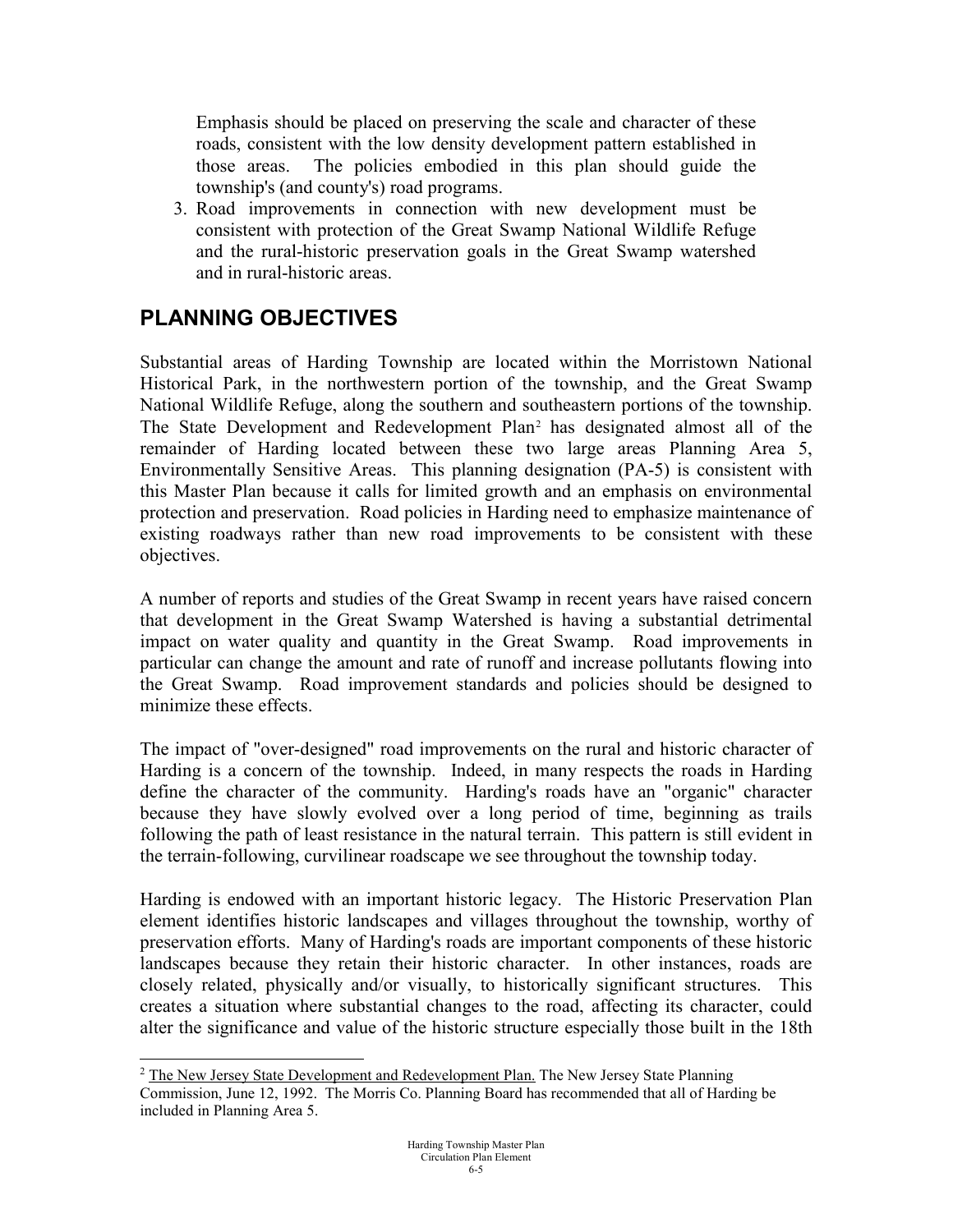and 19th century characteristically close to the road. These issues are more fully discussed in the Historic Preservation Plan element.

This close association of the community of Harding to its roads and the importance of its roadways to its character is a distinguishing attribute of the township that should be fostered and protected. Harding's roads have traditionally been viewed as much more than just modes of transportation. They are attractive public spaces, safe for both motorists and pedestrians alike, tying the community together. In order to protect this close relationship of the community to its roads, policies should be encouraged which promote the following:

- 1. Road improvement policies should emphasize maintenance and repair so that the existing scale and character of Harding's roadways can be maintained.
- 2. Speed limits should be set at levels consistent with the character of individual roadways and they should be actively enforced.
- 3. Regional highway plans should be supported which will minimize future "through" traffic through Harding.

Finally, there are important financial consequences to road construction or upgrading that must be considered. Major infrastructure investments in roads can become financial burdens not only in terms of the initial capital investment but also as a result of long term maintenance costs. Road improvements must be carefully considered to assure that they are needed and are cost effective.

### **RECOMMENDED ROAD POLICIES**

The primary focus of this plan is to recommend road and bridge policies that:

- 1. Control and limit long term public investment in roads and bridges.
- 2. Promote road improvements that are consistent with the environmentally sensitive and historically significant characteristics of the township.
- 3. Promote safe traffic speeds in order to ensure the safety of residents and wildlife in the township.

In order to achieve these goals, the township and county must actively maintain and repair existing roadways and bridges in their current configuration and design. New roads should be designed to fit into the existing landscape with the minimum disturbance necessary and with the minimum width necessary for public safety. An active policy of controlling speeds on township roadways should be undertaken.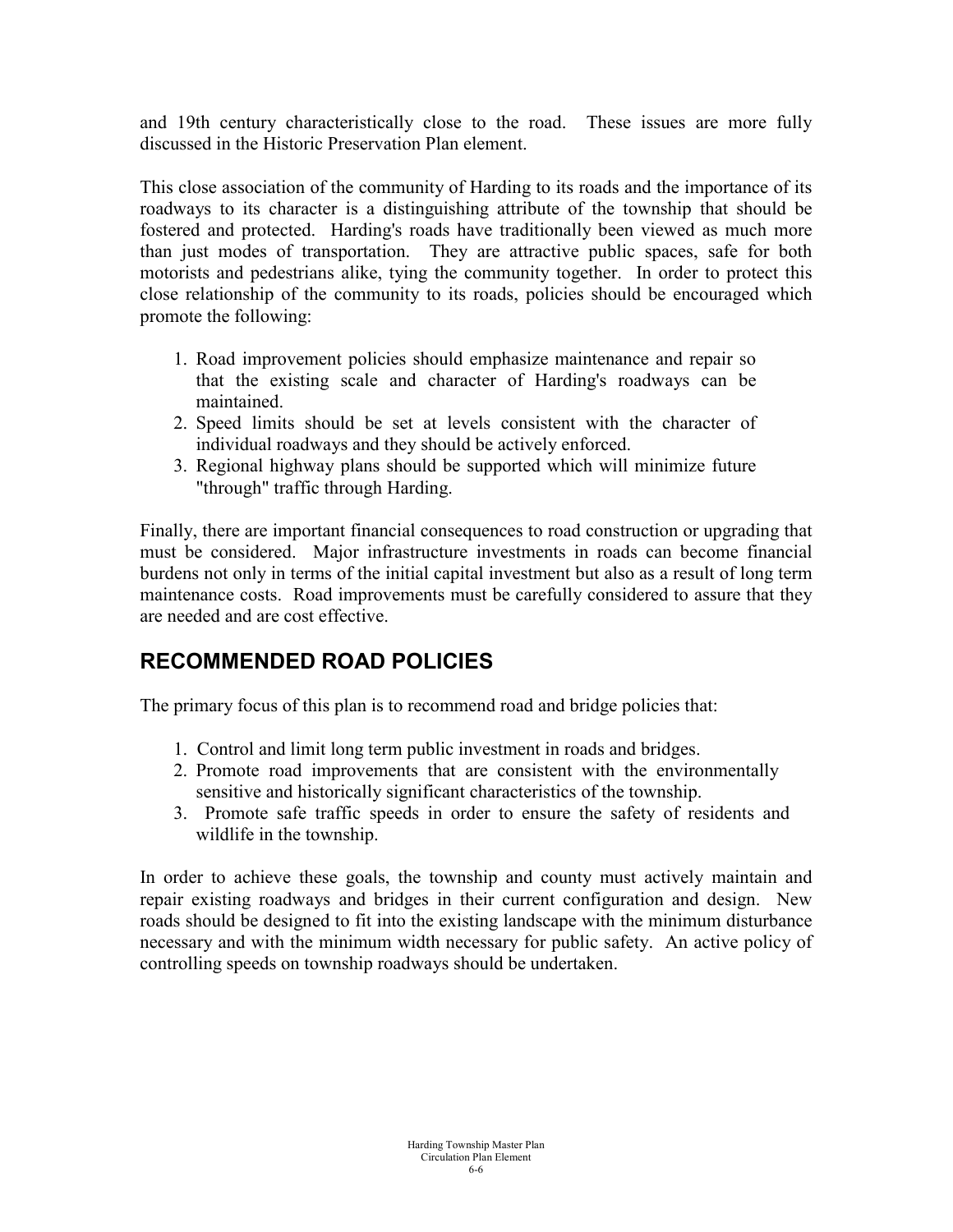### **Highway and Road Improvement Policies**

#### **Freeways**

The I-287 widening plan and any additional improvements to the highway should be pursued in a manner consistent with the environmentally sensitive character of Planning Area 5 through which it passes, in conformance with the State Development and Redevelopment Plan. These should include best management practices to control highway and construction stormwater runoff, especially at stream crossings. The effect that the project may have on Primrose Brook, a trout production stream draining into the Great Swamp, is of particular concern. The township should review the drainage and stormwater runoff provisions for that stretch of highway to make sure they afford maximum protection, and also to be sure proper protective measures are in place during construction. In addition, the historic preservation goals of the Harding Township Master Plan should be recognized and respected to the extent possible.

#### **Minor Arterials**

The New Jersey Department of Transportation has designated Mt. Kemble Avenue (Route 202) as a "Principal Arterial" road. The existing road, however, does not have the physical characteristics and traffic carrying capacity of this category through Harding. Major improvements to Mt. Kemble Avenue, consistent with a "principal arterial" designation, could adversely impact environmentally sensitive and historically significant areas through which it passes. Since Route 202 closely parallels the alignment of I-287 in the Harding area, the latter highway is the more appropriate conduit for future traffic increases. For these reasons, NJDOT is urged to reclassify this section of Route 202 to "Minor Arterial". Road policies for Mt. Kemble Avenue should emphasize concern for the environmentally sensitive character of Planning Area 5. In addition, the historic preservation goals of the Historic Preservation Plan element should be respected, particularly in view of the road's proximity to the Morristown National Historical Park and other historic properties.

#### **Collector Roads**

Tempe Wick Road and Village Road are categorized by the County as minor arterial roads. However, they are categorized as collector roads in this plan because they are similar in character and function to other collector roads in Harding. For this reason, the County and the Federal Highway Administration should consider redesignating Tempe Wick from its current designation as a minor arterial highway to a collector road. The higher classification is inappropriate for this roadway because of the road's close association with a historic area (the Morristown National Historical Park). The higher classification would put unnecessary emphasis on its functional aspects at the expense of its historic aspects.

There is limited potential residential or employment growth that will affect collector roads in Harding. The completion and opening of Route 24 extension will divert traffic. In addition, many of these roads traverse areas that have been designated as historically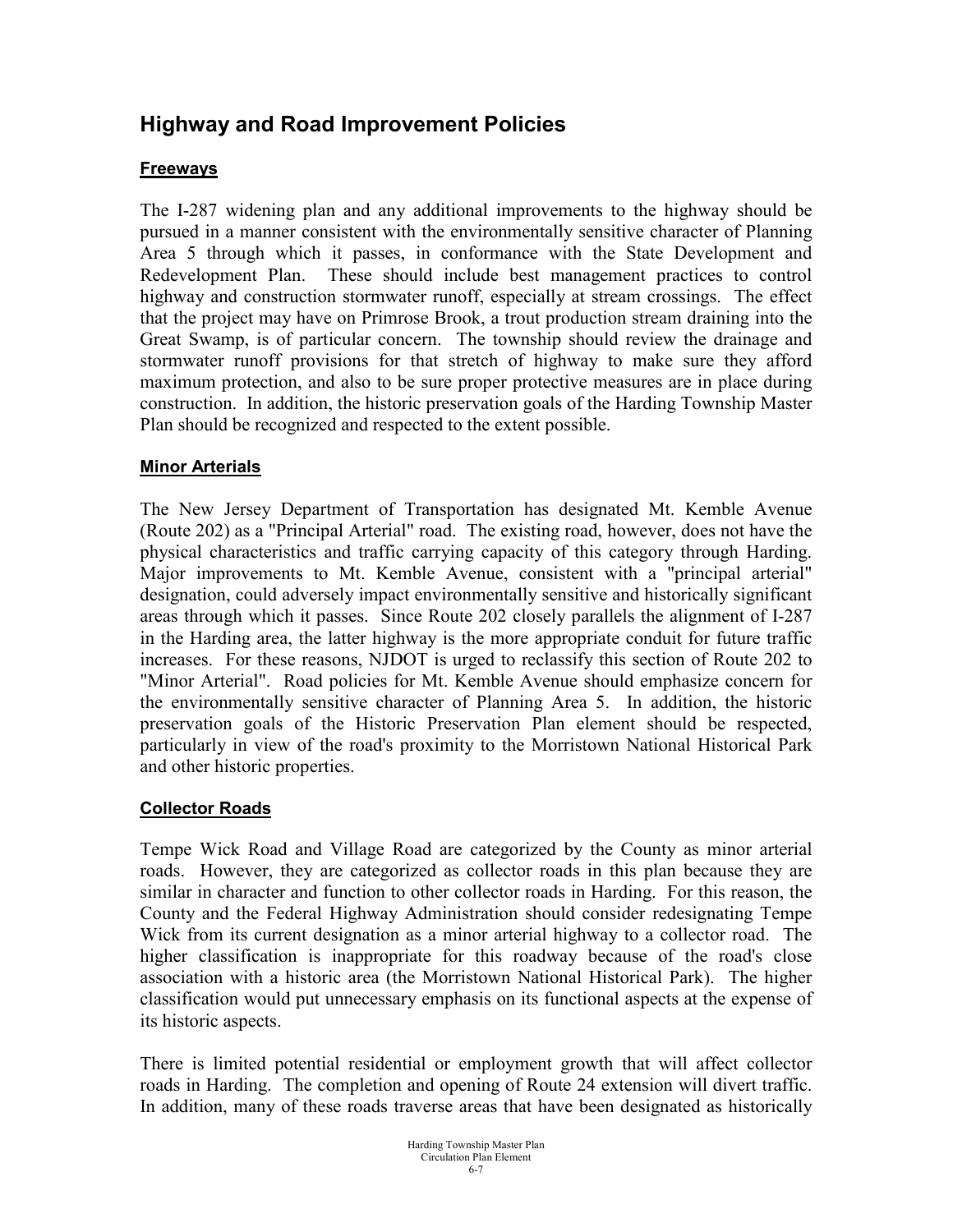significant in the Historic Preservation Plan element. Many of these roadways are historic, dating to the early settlement of the township, and were used in the Revolutionary War era by troops based in Jockey Hollow. For these reasons, emphasis should be placed on road design that is sensitive, to the extent possible, to the character of the surrounding areas, especially historically significant areas such as historic villages and the many historic homes built close to the road.

It must be recognized, however, that collector roads perform important circulation functions. To a large extent they are used by commuter traffic with work destinations outside Harding. Although they are generally in good condition in Harding, better maintenance and repair should be emphasized. Pavement widths of 20-22 feet (or average existing width) are recommended (for both township and county roads), consistent with the scale of existing collectors in Harding. The construction of shoulders, curbing and "highly engineered" drainage structures should be avoided because they would damage the historic character of the township and encourage increased speeds inconsistent with the objectives expressed in the Traffic Speed Control section below.

#### **Local Roads**

The policy objective for local roads should be to maintain these roads in their existing configuration. To enhance the public safety, local roads should be posted with maximum speed limits of 25 mph. New roads should be built, to the extent possible, in keeping with Harding's rural and historic character.

#### **Rural Historic Local Roads**

The preservation of the existing character of rural historic local roads is important to retaining the rural character of the township. Because the "rural historic local roads" have undergone little improvement or alteration they should have their own distinct road policy. Special emphasis should be given to maintaining their existing historic character. Maintenance and improvements to these roadways should be limited to their existing alignment and a width not to exceed 18 feet (or average existing width). To the extent practical, the Harding Township Public Works Department should perform the necessary maintenance and repair work on these roads, closely monitored by township officials, to avoid compromising the environmental and historic aspects of these parts of the township. To enhance the public safety, the maximum speed limit should be posted at 25 mph.

#### **New Residential Subdivision Roads: Special Area Designation**

New residential access roads are the most important area of road policy consideration in Harding for a number of reasons:

• Most of the township lies within the Great Swamp Watershed. Land disturbance associated with road construction can increase pollution and stormwater runoff into the Great Swamp National Wildlife Refuge.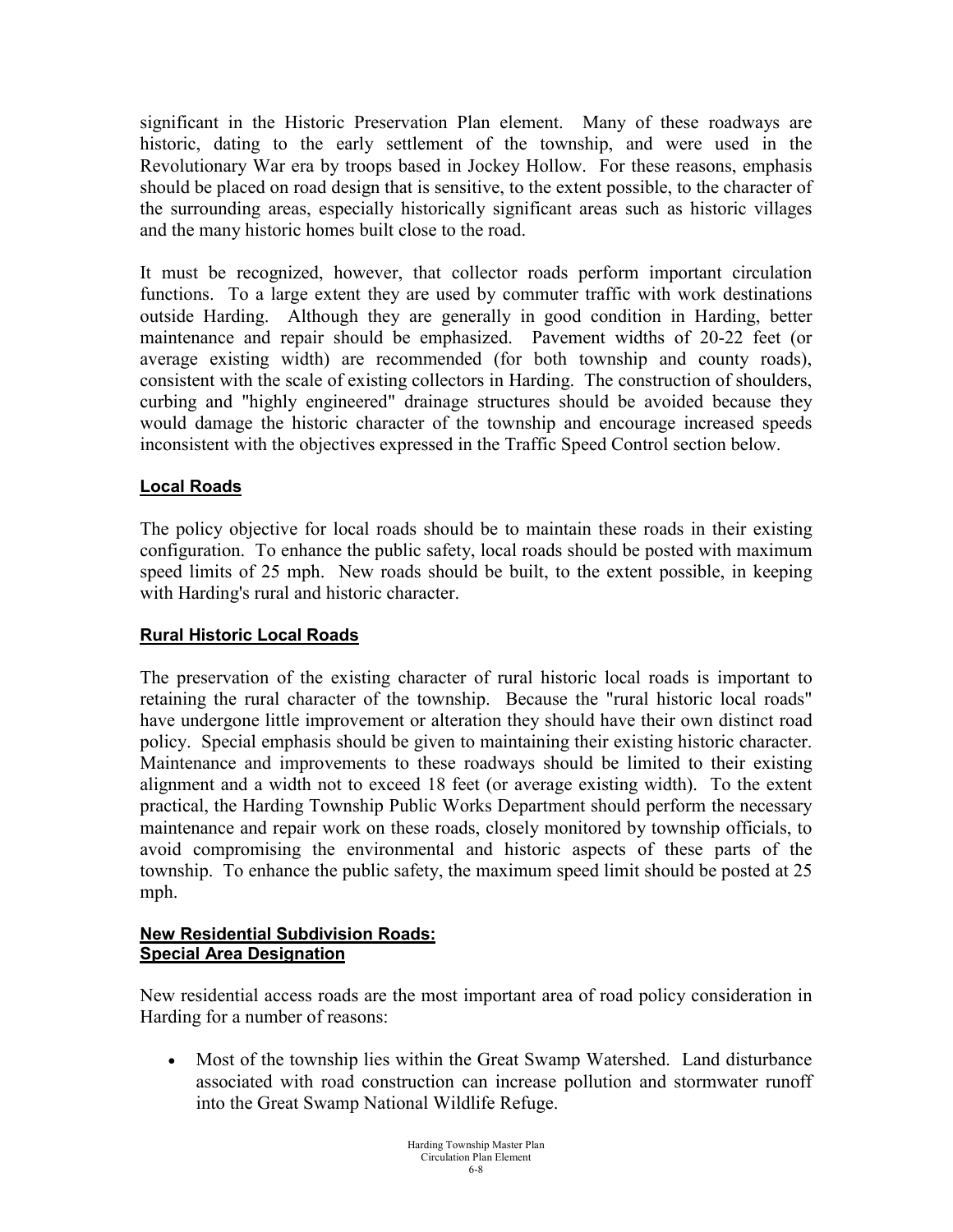- Most of the area in the township where future development is feasible is zoned for low density single family residential development.
- The relatively small areas in the township where nonresidential development can occur are not anticipated to require any significant road improvements.

For these reasons, it is expected that most, if not all, new roads and drives in Harding will be local access roads/drives providing access to a relatively small number of single family homes. This can be predicted with some confidence because of the pattern, size and ownership of the remaining vacant areas. Since the remaining, privately owned vacant land lies within the Great Swamp Watershed, it is important that road standards reflect the planning goals for this area. Road improvement standards for new residential subdivision roads should be as follows:

- Four lots or less graded to a width of sixteen feet and improved to a width of 12 feet.
- More than four lots graded to a width of 20 feet and improved to a width of 16 feet.
- Where appropriate, common access driveways should be encouraged to minimize disturbance.

In accordance with the above, the NJ Department of Community Affairs has designated the Great Swamp Watershed in Harding a *Special Area* and adopted specific standards for residential site improvements intended to implement the Harding's subdivision road policies.

### **Bridge Improvements**

Bridges are important focal points that can substantially contribute to (or detract from) the attractiveness of a community. Harding is very fortunate in having bridges (with few exceptions) that are well suited to the rural and historic character of the community. Many bridges are located in, or directly contribute to the character of, historically significant areas. In addition, bridge construction or reconstruction can have a significant adverse impact on the township's brooks and associated wildlife. Of special concern is the Great Swamp because all streams in Harding drain directly into that environmentally sensitive area. Construction that changes the amount, velocity or content of runoff should be avoided because it can have a substantial effect on the Great Swamp. For all these reasons, bridge construction or reconstruction should be and is of special concern to Harding Township.

The bridges and culverts in Harding that span a stream more than 4 feet wide are under the jurisdiction of Morris County. The county should be encouraged to actively maintain existing bridges to avoid the need for replacement. To reduce repair costs and the need for replacement, the township (and county where appropriate) should pursue weight and speed limitations. The realignment of bridge approaches should be avoided in order to preserve the quality of streams and protect the community's character. In circumstances where replacement is unavoidable, such as excessive deterioration; replacement bridges